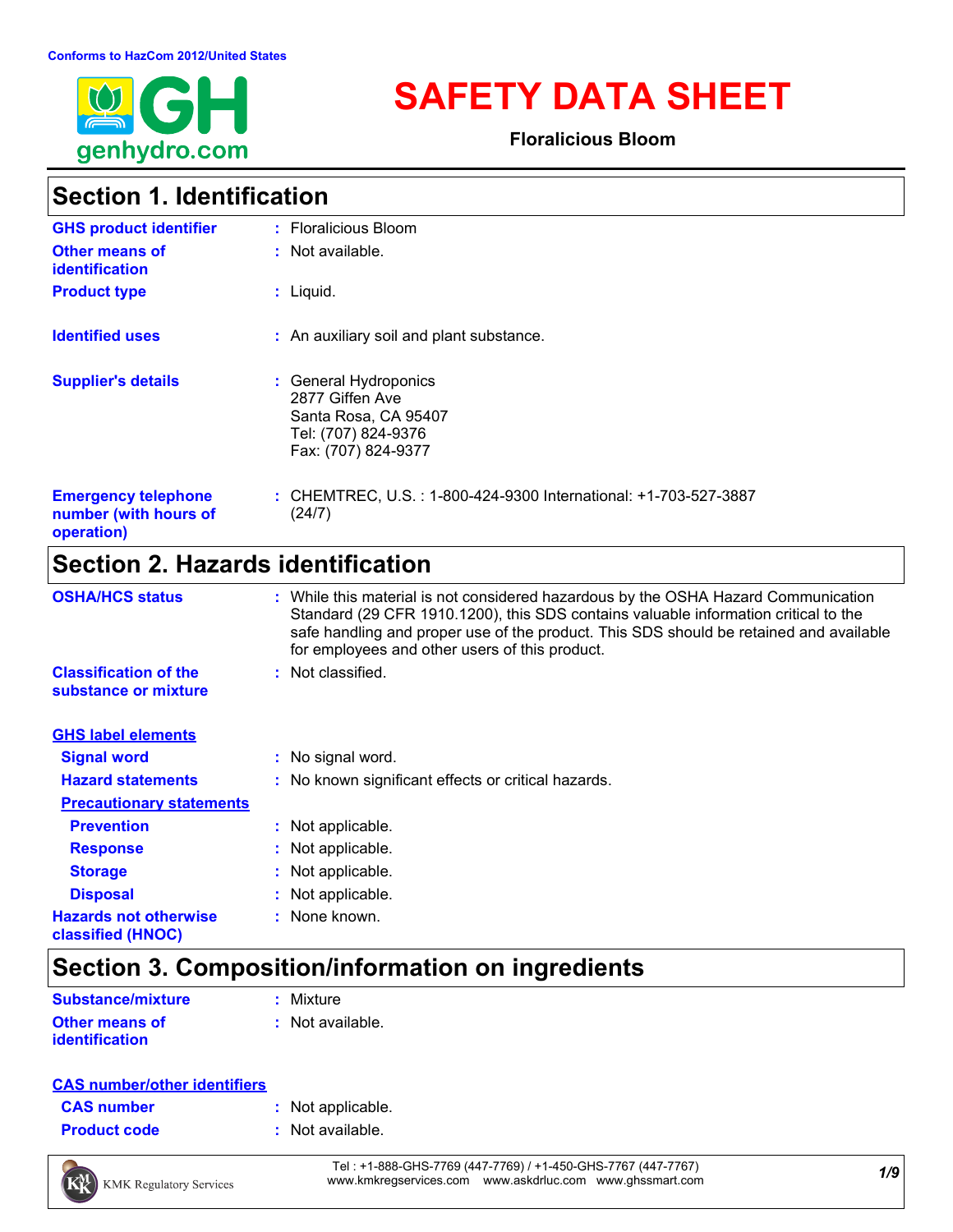

#### **Section 3. Composition/information on ingredients**

| Ingredient name | $\frac{9}{6}$ | <b>CAS number</b> |
|-----------------|---------------|-------------------|
| Humic acids     | $10 - 30$     | 1415-93-6         |

Any concentration shown as a range is to protect confidentiality or is due to batch variation.

**There are no additional ingredients present which, within the current knowledge of the supplier and in the concentrations applicable, are classified as hazardous to health or the environment and hence require reporting in this section.**

**Occupational exposure limits, if available, are listed in Section 8.**

#### **Section 4. First aid measures**

#### **Description of necessary first aid measures**

| <b>Eye contact</b>  | Immediately flush eyes with plenty of water, occasionally lifting the upper and lower<br>eyelids. Check for and remove any contact lenses. Get medical attention if irritation<br>occurs.                                                                                                                                                                                                                                                            |
|---------------------|------------------------------------------------------------------------------------------------------------------------------------------------------------------------------------------------------------------------------------------------------------------------------------------------------------------------------------------------------------------------------------------------------------------------------------------------------|
| <b>Inhalation</b>   | : Remove victim to fresh air and keep at rest in a position comfortable for breathing. If it<br>is suspected that fumes are still present, the rescuer should wear an appropriate mask<br>or self-contained breathing apparatus. If not breathing, if breathing is irregular or if<br>respiratory arrest occurs, provide artificial respiration or oxygen by trained personnel.<br>Maintain an open airway. Get medical attention if symptoms occur. |
| <b>Skin contact</b> | : Flush contaminated skin with plenty of water. Get medical attention if symptoms occur.                                                                                                                                                                                                                                                                                                                                                             |
| <b>Ingestion</b>    | Wash out mouth with water. If material has been swallowed and the exposed person is<br>conscious, give small quantities of water to drink. Do not induce vomiting unless<br>directed to do so by medical personnel. Never give anything by mouth to an<br>unconscious person. Get medical attention if symptoms occur.                                                                                                                               |

#### **Most important symptoms/effects, acute and delayed**

| <b>Potential acute health effects</b> |                                                                                             |
|---------------------------------------|---------------------------------------------------------------------------------------------|
| Eye contact                           | : No known significant effects or critical hazards.                                         |
| <b>Inhalation</b>                     | : No known significant effects or critical hazards.                                         |
| <b>Skin contact</b>                   | : No known significant effects or critical hazards.                                         |
| Ingestion                             | : No known significant effects or critical hazards.                                         |
| <b>Over-exposure signs/symptoms</b>   |                                                                                             |
| <b>Eye contact</b>                    | : No known significant effects or critical hazards.                                         |
| <b>Inhalation</b>                     | : No known significant effects or critical hazards.                                         |
| <b>Skin contact</b>                   | : No known significant effects or critical hazards.                                         |
| <b>Ingestion</b>                      | : No known significant effects or critical hazards.                                         |
|                                       |                                                                                             |
|                                       | <u>Indication of immediate medical attention and special treatment needed, if necessary</u> |

| <b>Notes to physician</b>         | : Treat symptomatically. Contact poison treatment specialist immediately if large<br>quantities have been ingested or inhaled. |
|-----------------------------------|--------------------------------------------------------------------------------------------------------------------------------|
| <b>Specific treatments</b>        | : No specific treatment.                                                                                                       |
| <b>Protection of first-aiders</b> | It may be dangerous to the person providing aid to give mouth-to-mouth resuscitation.                                          |

#### **See toxicological information (Section 11)**

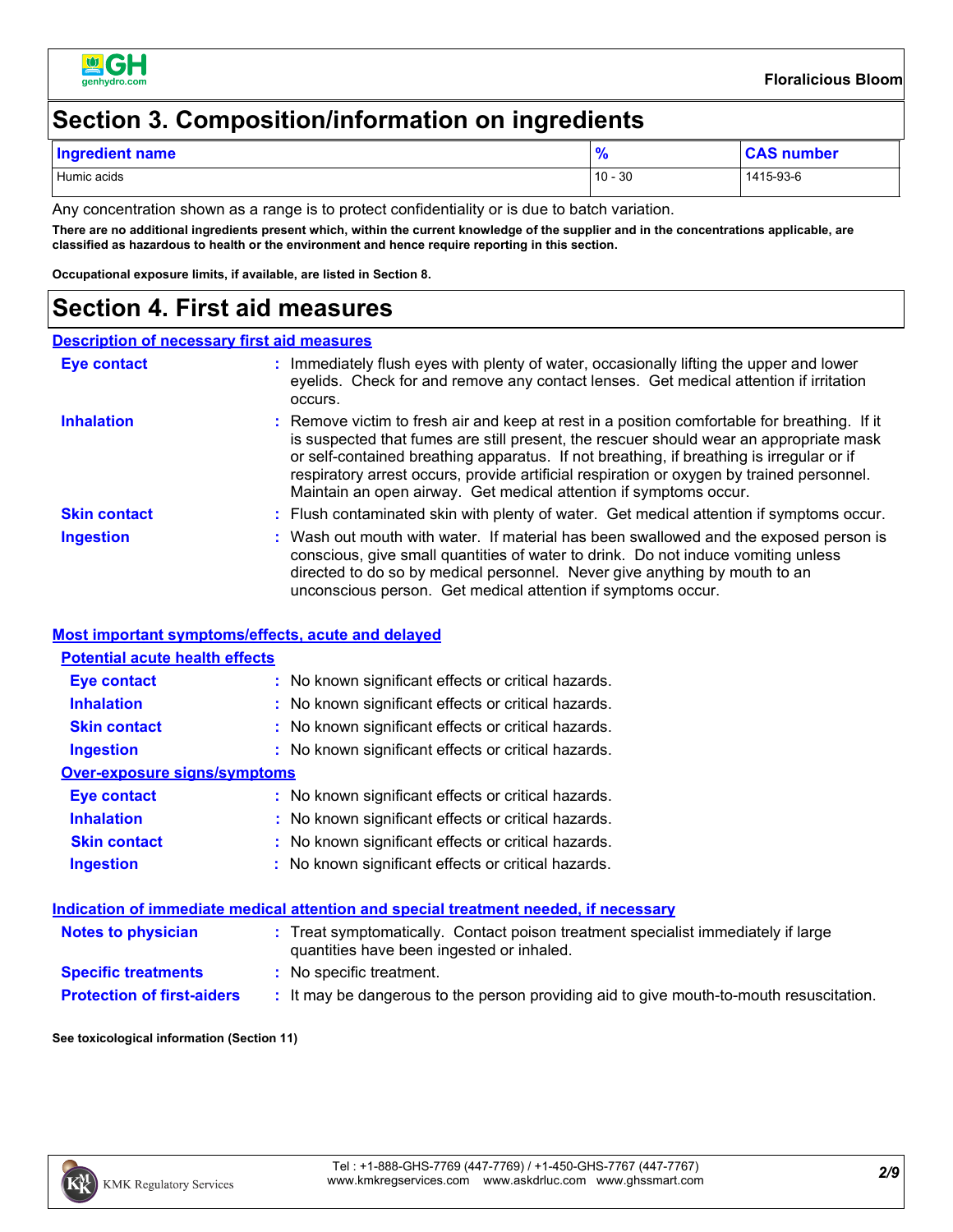

#### **Section 5. Fire-fighting measures**

| <b>Extinguishing media</b>                               |                                                                                                                                                                          |
|----------------------------------------------------------|--------------------------------------------------------------------------------------------------------------------------------------------------------------------------|
| <b>Suitable extinguishing</b><br>media                   | : Use an extinguishing agent suitable for the surrounding fire.                                                                                                          |
| <b>Unsuitable extinguishing</b><br>media                 | : None known.                                                                                                                                                            |
| <b>Specific hazards arising</b><br>from the chemical     | : No specific fire or explosion hazard.                                                                                                                                  |
| <b>Hazardous thermal</b><br>decomposition products       | : Decomposition products may include the following materials:<br>sulfur oxides<br>metal oxide/oxides                                                                     |
| <b>Special protective actions</b><br>for fire-fighters   | : No special measures are required.                                                                                                                                      |
| <b>Special protective</b><br>equipment for fire-fighters | : Fire-fighters should wear appropriate protective equipment and self-contained breathing<br>apparatus (SCBA) with a full face-piece operated in positive pressure mode. |

#### **Section 6. Accidental release measures**

#### **Environmental precautions Personal precautions, protective equipment and emergency procedures :** Avoid dispersal of spilled material and runoff and contact with soil, waterways, drains **:** Avoid breathing vapor or mist. Provide adequate ventilation. Wear appropriate respirator when ventilation is inadequate. Put on appropriate personal protective equipment. and sewers. Inform the relevant authorities if the product has caused environmental pollution (sewers, waterways, soil or air). **Methods and materials for containment and cleaning up For non-emergency personnel For emergency responders :** If specialized clothing is required to deal with the spillage, take note of any information in Section 8 on suitable and unsuitable materials. See also the information in "For nonemergency personnel". **Spill** Stop leak if without risk. Move containers from spill area. Prevent entry into sewers, water courses, basements or confined areas. Wash spillages into an effluent treatment plant or proceed as follows. Contain and collect spillage with non-combustible, absorbent material e.g. sand, earth, vermiculite or diatomaceous earth and place in container for disposal according to local regulations (see Section 13). Dispose of via a

## **Section 7. Handling and storage**

#### **Precautions for safe handling**

| <b>Protective measures</b>                       | : Put on appropriate personal protective equipment (see Section 8).                                                                                                                                                                                                    |
|--------------------------------------------------|------------------------------------------------------------------------------------------------------------------------------------------------------------------------------------------------------------------------------------------------------------------------|
| <b>Advice on general</b><br>occupational hygiene | : Eating, drinking and smoking should be prohibited in areas where this material is<br>handled, stored and processed. Workers should wash hands and face before eating,<br>drinking and smoking. See also Section 8 for additional information on hygiene<br>measures. |

information and Section 13 for waste disposal.

licensed waste disposal contractor. Note: see Section 1 for emergency contact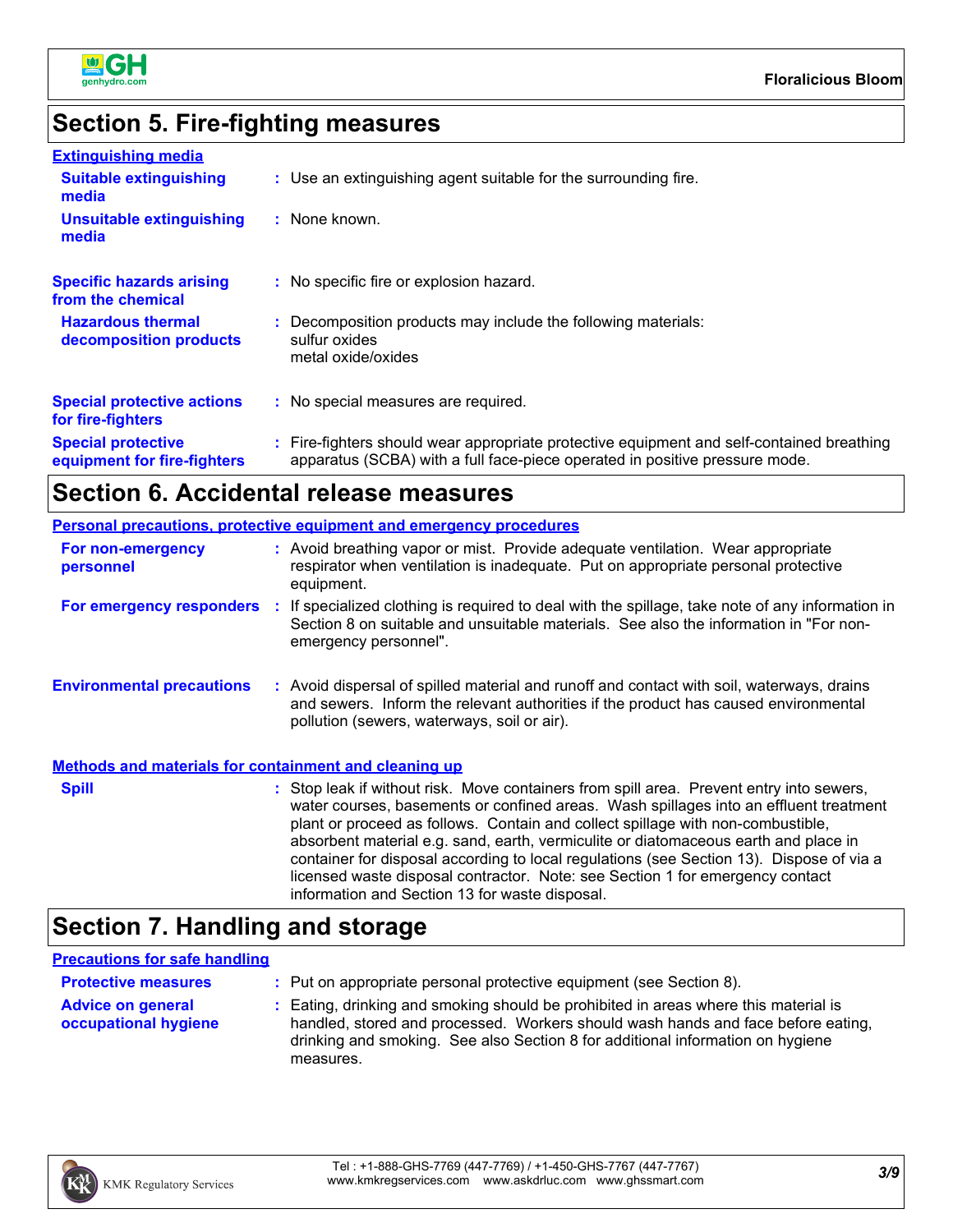

## **Section 7. Handling and storage**

|                          | <b>Conditions for safe storage, :</b> Store in accordance with local regulations. Store in original container protected from                                                                                                                                                                                         |  |
|--------------------------|----------------------------------------------------------------------------------------------------------------------------------------------------------------------------------------------------------------------------------------------------------------------------------------------------------------------|--|
| including any            | direct sunlight in a dry, cool and well-ventilated area, away from incompatible materials                                                                                                                                                                                                                            |  |
| <b>incompatibilities</b> | (see Section 10) and food and drink. Keep container tightly closed and sealed until<br>ready for use. Containers that have been opened must be carefully resealed and kept<br>upright to prevent leakage. Do not store in unlabeled containers. Use appropriate<br>containment to avoid environmental contamination. |  |

## **Section 8. Exposure controls/personal protection**

| <b>Control parameters</b>                  |                                                                                                                                                                                                                                                                                                                                                                                                 |
|--------------------------------------------|-------------------------------------------------------------------------------------------------------------------------------------------------------------------------------------------------------------------------------------------------------------------------------------------------------------------------------------------------------------------------------------------------|
| <b>Occupational exposure limits</b>        |                                                                                                                                                                                                                                                                                                                                                                                                 |
| None.                                      |                                                                                                                                                                                                                                                                                                                                                                                                 |
| <b>Appropriate engineering</b><br>controls | : Good general ventilation should be sufficient to control worker exposure to airborne<br>contaminants.                                                                                                                                                                                                                                                                                         |
| <b>Environmental exposure</b><br>controls  | : Emissions from ventilation or work process equipment should be checked to ensure<br>they comply with the requirements of environmental protection legislation.                                                                                                                                                                                                                                |
| <b>Individual protection measures</b>      |                                                                                                                                                                                                                                                                                                                                                                                                 |
| <b>Hygiene measures</b>                    | Wash hands, forearms and face thoroughly after handling chemical products, before<br>eating, smoking and using the lavatory and at the end of the working period.<br>Appropriate techniques should be used to remove potentially contaminated clothing.<br>Wash contaminated clothing before reusing. Ensure that eyewash stations and safety<br>showers are close to the workstation location. |
| <b>Eye/face protection</b>                 | Safety eyewear complying with an approved standard should be used when a risk<br>assessment indicates this is necessary to avoid exposure to liquid splashes, mists,<br>gases or dusts. If contact is possible, the following protection should be worn, unless<br>the assessment indicates a higher degree of protection: safety glasses with side-shields.                                    |
| <b>Skin protection</b>                     |                                                                                                                                                                                                                                                                                                                                                                                                 |
| <b>Hand protection</b>                     | : Chemical-resistant, impervious gloves complying with an approved standard should be<br>worn at all times when handling chemical products if a risk assessment indicates this is<br>necessary.                                                                                                                                                                                                 |
| <b>Body protection</b>                     | Personal protective equipment for the body should be selected based on the task being<br>t.<br>performed and the risks involved and should be approved by a specialist before<br>handling this product.                                                                                                                                                                                         |
| <b>Other skin protection</b>               | Appropriate footwear and any additional skin protection measures should be selected<br>t.<br>based on the task being performed and the risks involved and should be approved by a<br>specialist before handling this product.                                                                                                                                                                   |
| <b>Respiratory protection</b>              | Based on the hazard and potential for exposure, select a respirator that meets the<br>t.<br>appropriate standard or certification. Respirators must be used according to a<br>respiratory protection program to ensure proper fitting, training, and other important<br>aspects of use.                                                                                                         |

## **Section 9. Physical and chemical properties**

| <b>Odor threshold</b><br>pH<br>: 5.3<br><b>Melting point</b><br>Not available.<br>Æ. |  |
|--------------------------------------------------------------------------------------|--|
|                                                                                      |  |
|                                                                                      |  |
| : Not available.                                                                     |  |
| <b>Odor</b><br>: Soy odor. [Slight]                                                  |  |
| <b>Color</b><br>Black.                                                               |  |
| <b>Physical state</b><br>Liquid.<br>÷.                                               |  |
| <b>Appearance</b>                                                                    |  |



*4/9* Tel : +1-888-GHS-7769 (447-7769) / +1-450-GHS-7767 (447-7767) www.kmkregservices.com www.askdrluc.com www.ghssmart.com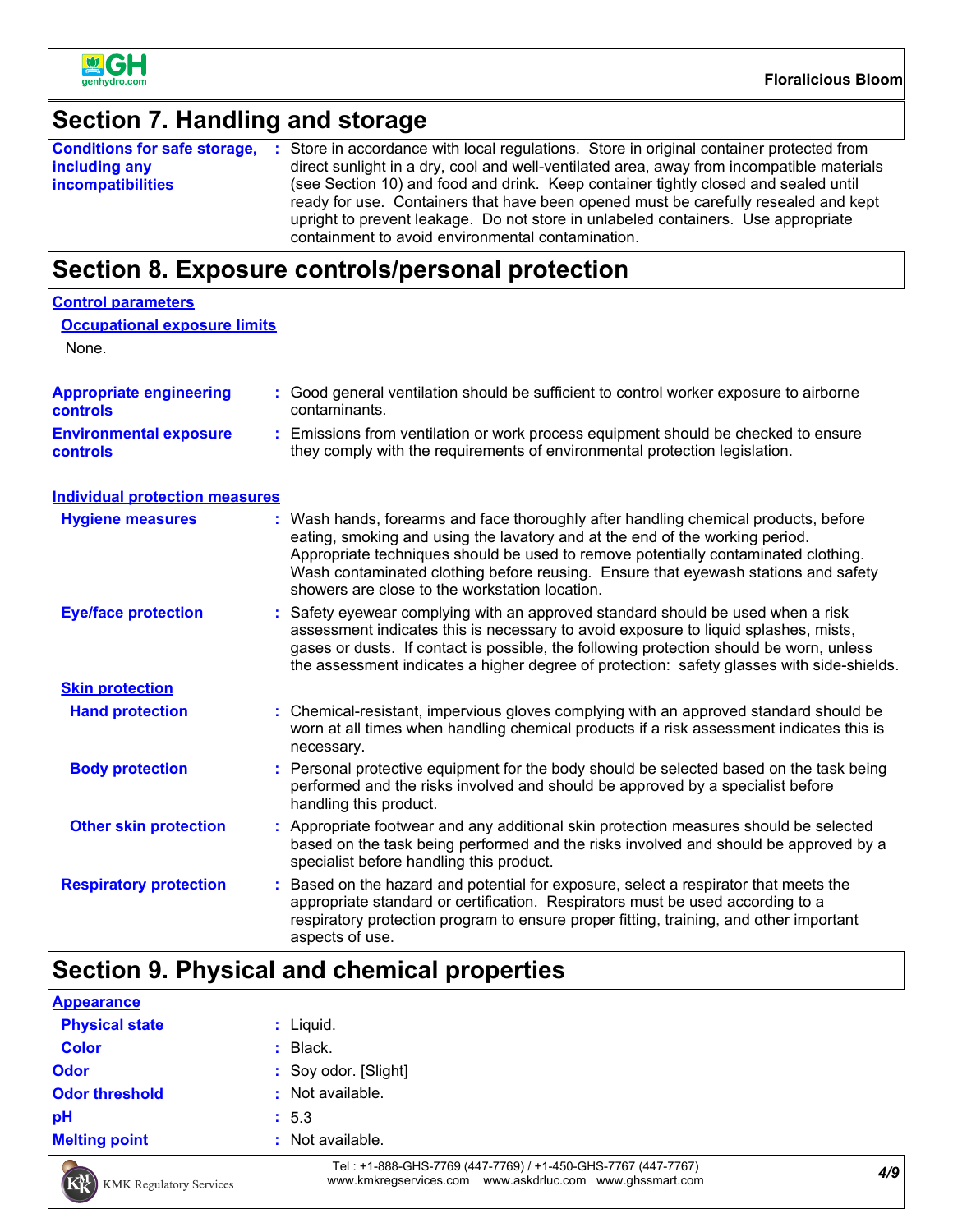

## **Section 9. Physical and chemical properties**

| : $100^{\circ}$ C (212 $^{\circ}$ F)<br><b>Boiling point</b><br>$:$ Not available.<br><b>Flash point</b><br><b>Evaporation rate</b><br>: Not available.<br><b>Flammability (solid, gas)</b><br>: Not available.<br>$:$ Not available.<br>Lower and upper explosive<br>(flammable) limits |
|------------------------------------------------------------------------------------------------------------------------------------------------------------------------------------------------------------------------------------------------------------------------------------------|
|                                                                                                                                                                                                                                                                                          |
|                                                                                                                                                                                                                                                                                          |
|                                                                                                                                                                                                                                                                                          |
|                                                                                                                                                                                                                                                                                          |
|                                                                                                                                                                                                                                                                                          |
| $:$ Not available.<br><b>Vapor pressure</b>                                                                                                                                                                                                                                              |
| <b>Vapor density</b><br>: Not available.                                                                                                                                                                                                                                                 |
| <b>Relative density</b><br>: 1.2                                                                                                                                                                                                                                                         |
| : Soluble in water.<br><b>Solubility</b>                                                                                                                                                                                                                                                 |
| <b>Partition coefficient: n-</b><br>$:$ Not available.<br>octanol/water                                                                                                                                                                                                                  |
| $:$ Not available.<br><b>Auto-ignition temperature</b>                                                                                                                                                                                                                                   |
| $:$ Not available.<br><b>Decomposition temperature</b>                                                                                                                                                                                                                                   |
| : Not available.<br><b>Viscosity</b>                                                                                                                                                                                                                                                     |
| <b>Volatility</b><br>Not available.                                                                                                                                                                                                                                                      |

## **Section 10. Stability and reactivity**

| <b>Reactivity</b>                                   | : No specific test data related to reactivity available for this product or its ingredients.              |
|-----------------------------------------------------|-----------------------------------------------------------------------------------------------------------|
| <b>Chemical stability</b>                           | : The product is stable.                                                                                  |
| <b>Possibility of hazardous</b><br><b>reactions</b> | : Under normal conditions of storage and use, hazardous reactions will not occur.                         |
| <b>Conditions to avoid</b>                          | : No specific data.                                                                                       |
| <b>Incompatible materials</b>                       | : Reactive or incompatible with the following materials: oxidizing materials.                             |
| <b>Hazardous decomposition</b><br>products          | : Under normal conditions of storage and use, hazardous decomposition products should<br>not be produced. |

## **Section 11. Toxicological information**

| <b>Information on toxicological effects</b>      |
|--------------------------------------------------|
| <b>Acute toxicity</b>                            |
| There is no data available.                      |
| <b>Irritation/Corrosion</b>                      |
| There is no data available.                      |
| <b>Sensitization</b>                             |
| There is no data available.                      |
| <b>Carcinogenicity</b>                           |
| There is no data available.                      |
| Specific target organ toxicity (single exposure) |

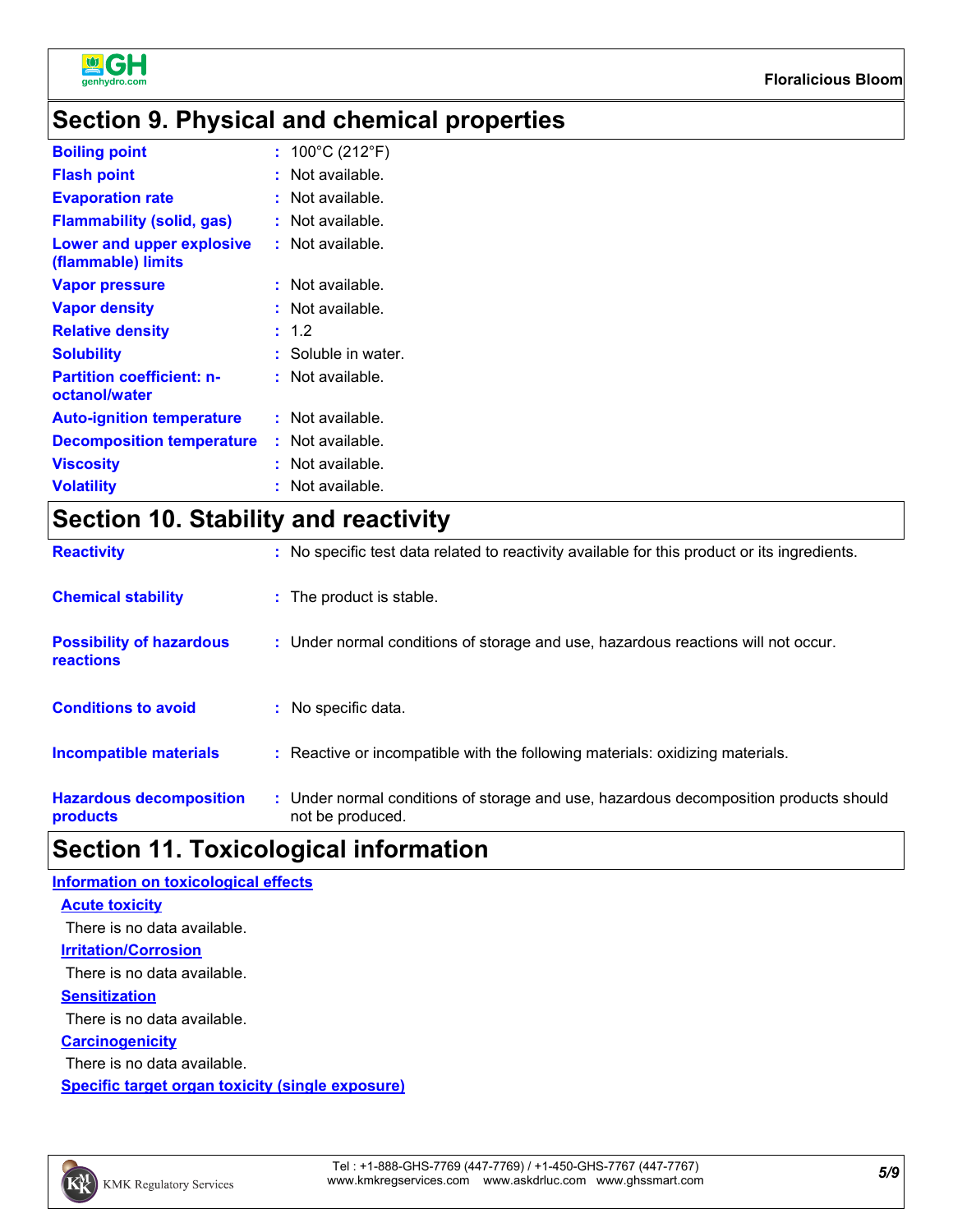

## **Section 11. Toxicological information**

| <b>Name</b>                                                                              |                                                     | <b>Category</b> | <b>Route of</b><br>exposure | <b>Target organs</b>         |
|------------------------------------------------------------------------------------------|-----------------------------------------------------|-----------------|-----------------------------|------------------------------|
| Humic acids                                                                              |                                                     | Category 3      | Not applicable.             | Respiratory tract irritation |
| <b>Specific target organ toxicity (repeated exposure)</b>                                |                                                     |                 |                             |                              |
| There is no data available.                                                              |                                                     |                 |                             |                              |
| <b>Aspiration hazard</b>                                                                 |                                                     |                 |                             |                              |
| There is no data available.                                                              |                                                     |                 |                             |                              |
| <b>Information on the likely</b><br>routes of exposure                                   | : Dermal contact. Eye contact. Ingestion.           |                 |                             |                              |
| <b>Potential acute health effects</b>                                                    |                                                     |                 |                             |                              |
| <b>Eye contact</b>                                                                       | : No known significant effects or critical hazards. |                 |                             |                              |
| <b>Inhalation</b>                                                                        | : No known significant effects or critical hazards. |                 |                             |                              |
| <b>Skin contact</b>                                                                      | : No known significant effects or critical hazards. |                 |                             |                              |
| <b>Ingestion</b>                                                                         | : No known significant effects or critical hazards. |                 |                             |                              |
| Symptoms related to the physical, chemical and toxicological characteristics             |                                                     |                 |                             |                              |
| <b>Eye contact</b>                                                                       | : No known significant effects or critical hazards. |                 |                             |                              |
| <b>Inhalation</b>                                                                        | : No known significant effects or critical hazards. |                 |                             |                              |
| <b>Skin contact</b>                                                                      | : No known significant effects or critical hazards. |                 |                             |                              |
| <b>Ingestion</b>                                                                         | : No known significant effects or critical hazards. |                 |                             |                              |
| Delayed and immediate effects and also chronic effects from short and long term exposure |                                                     |                 |                             |                              |
| <b>Short term exposure</b>                                                               |                                                     |                 |                             |                              |
| <b>Potential immediate</b><br>effects                                                    | : No known significant effects or critical hazards. |                 |                             |                              |
| <b>Potential delayed effects</b>                                                         | : No known significant effects or critical hazards. |                 |                             |                              |
| Long term exposure                                                                       |                                                     |                 |                             |                              |
| <b>Potential immediate</b><br>effects                                                    | : No known significant effects or critical hazards. |                 |                             |                              |
| <b>Potential delayed effects :</b> No known significant effects or critical hazards.     |                                                     |                 |                             |                              |
| <b>Potential chronic health effects</b>                                                  |                                                     |                 |                             |                              |
| <b>General</b>                                                                           | : No known significant effects or critical hazards. |                 |                             |                              |
| <b>Carcinogenicity</b>                                                                   | : No known significant effects or critical hazards. |                 |                             |                              |
| <b>Mutagenicity</b>                                                                      | : No known significant effects or critical hazards. |                 |                             |                              |
| <b>Teratogenicity</b>                                                                    | : No known significant effects or critical hazards. |                 |                             |                              |
| <b>Developmental effects</b>                                                             | : No known significant effects or critical hazards. |                 |                             |                              |
| <b>Fertility effects</b>                                                                 | : No known significant effects or critical hazards. |                 |                             |                              |
| <b>Numerical measures of toxicity</b>                                                    |                                                     |                 |                             |                              |
| <b>Acute toxicity estimates</b>                                                          |                                                     |                 |                             |                              |
| Alahara is no data availahla                                                             |                                                     |                 |                             |                              |

I here is no data available.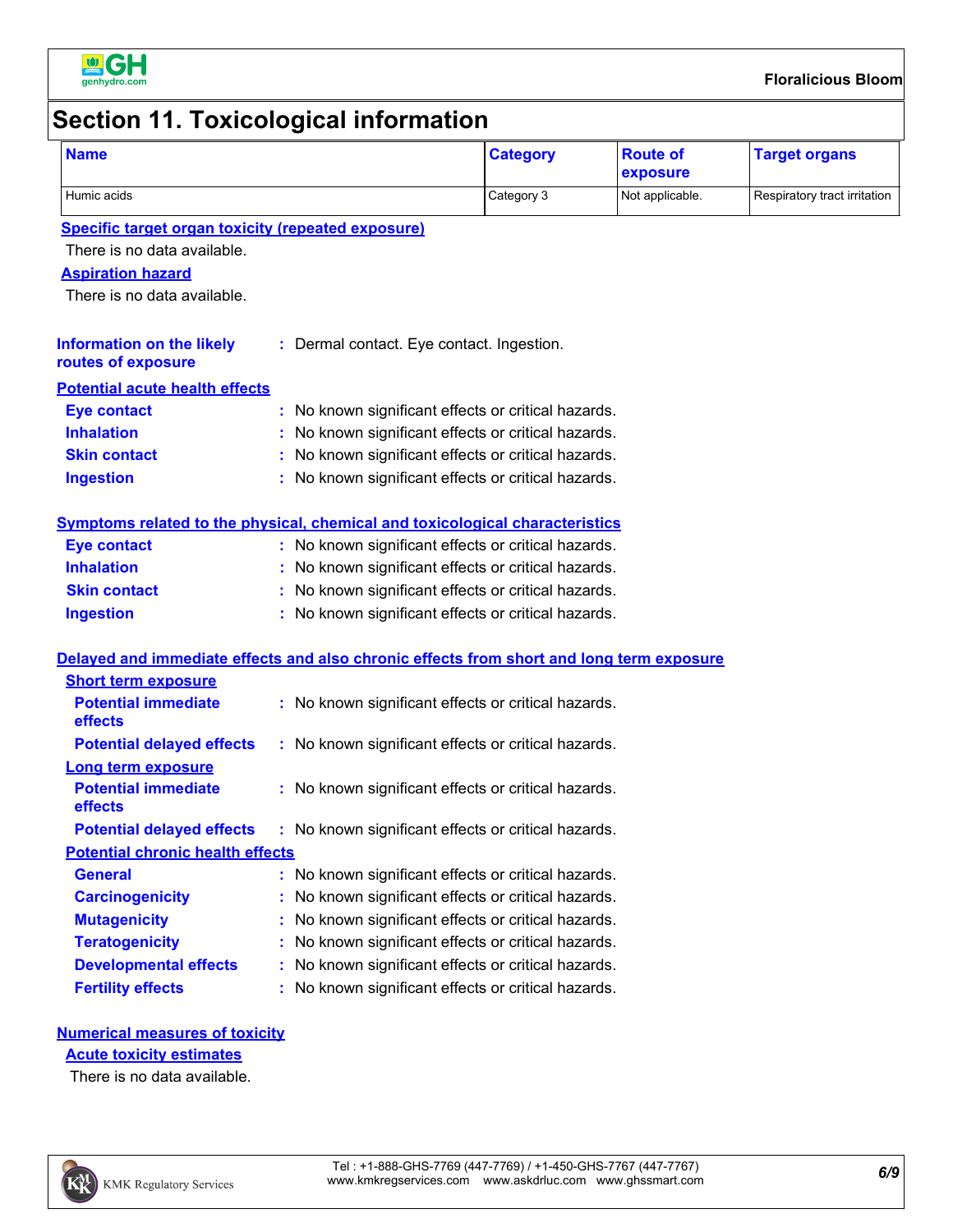

## **Section 12. Ecological information**

#### **Toxicity**

There is no data available.

#### **Persistence and degradability**

There is no data available.

**coefficient (KOC)**

| <b>Bioaccumulative potential</b> |                                          |
|----------------------------------|------------------------------------------|
| There is no data available.      |                                          |
| <b>Mobility in soil</b>          |                                          |
| <b>Soil/water partition</b>      | $\therefore$ There is no data available. |

| <b>Other adverse effects</b> | : No known significant effects or critical hazards. |
|------------------------------|-----------------------------------------------------|
|------------------------------|-----------------------------------------------------|

#### **Section 13. Disposal considerations**

## **Section 14. Transport information**

|                                      | <b>DOT Classification</b> | <b>IMDG</b>              | <b>IATA</b>                  |
|--------------------------------------|---------------------------|--------------------------|------------------------------|
| <b>UN number</b>                     | Not regulated.            | Not regulated.           | Not regulated.               |
| <b>UN proper</b><br>shipping name    |                           |                          |                              |
| <b>Transport</b><br>hazard class(es) | $\overline{\phantom{0}}$  |                          | $\qquad \qquad \blacksquare$ |
| <b>Packing group</b>                 | $\blacksquare$            | $\overline{\phantom{0}}$ | $\qquad \qquad \blacksquare$ |
| <b>Environmental</b><br>hazards      | No.                       | No.                      | No.                          |
| <b>Additional</b><br>information     |                           |                          |                              |

**AERG :** Not applicable

**Special precautions for user Transport within user's premises:** always transport in closed containers that are **:** upright and secure. Ensure that persons transporting the product know what to do in the event of an accident or spillage.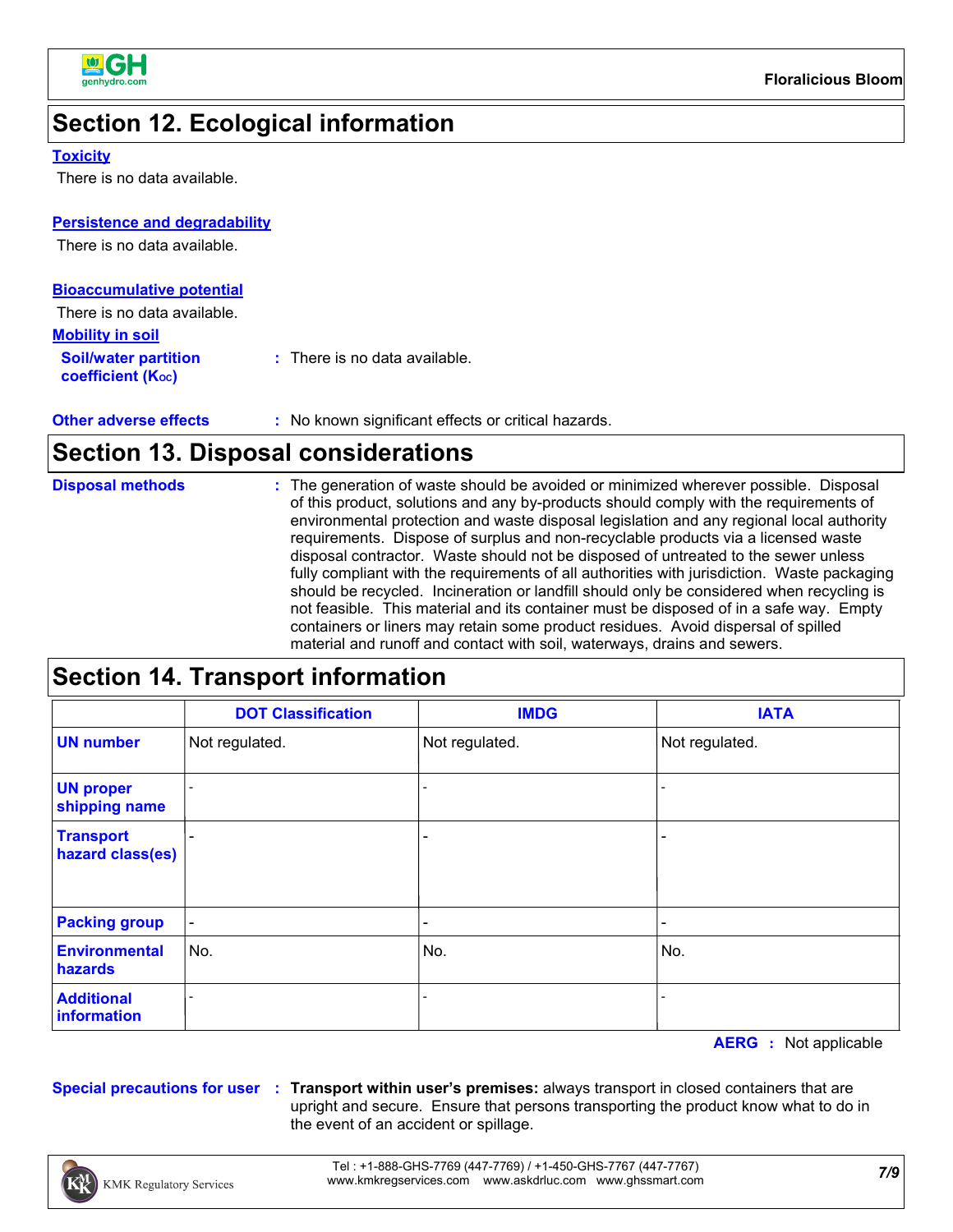

#### **Section 14. Transport information**

**Transport in bulk according to Annex II of MARPOL and the IBC Code :** Not available.

#### **Section 15. Regulatory information**

| <b>U.S. Federal regulations</b>                                                   | : TSCA 8(a) CDR Exempt/Partial exemption: Not determined<br>United States inventory (TSCA 8b): Not determined. |                       |                             |                 |                                            |                                                       |
|-----------------------------------------------------------------------------------|----------------------------------------------------------------------------------------------------------------|-----------------------|-----------------------------|-----------------|--------------------------------------------|-------------------------------------------------------|
| <b>Clean Air Act Section 112</b><br>(b) Hazardous Air<br><b>Pollutants (HAPS)</b> | : Not listed                                                                                                   |                       |                             |                 |                                            |                                                       |
| <b>Clean Air Act Section 602</b><br><b>Class I Substances</b>                     | : Not listed                                                                                                   |                       |                             |                 |                                            |                                                       |
| <b>Clean Air Act Section 602</b><br><b>Class II Substances</b>                    | : Not listed                                                                                                   |                       |                             |                 |                                            |                                                       |
| <b>DEA List I Chemicals</b><br>(Precursor Chemicals)                              | : Not listed                                                                                                   |                       |                             |                 |                                            |                                                       |
| <b>DEA List II Chemicals</b><br><b>(Essential Chemicals)</b>                      | : Not listed                                                                                                   |                       |                             |                 |                                            |                                                       |
| <b>SARA 302/304</b>                                                               |                                                                                                                |                       |                             |                 |                                            |                                                       |
| <b>Composition/information on ingredients</b>                                     |                                                                                                                |                       |                             |                 |                                            |                                                       |
| No products were found.                                                           |                                                                                                                |                       |                             |                 |                                            |                                                       |
| <b>SARA 304 RQ</b>                                                                | : Not applicable.                                                                                              |                       |                             |                 |                                            |                                                       |
| <b>SARA 311/312</b>                                                               |                                                                                                                |                       |                             |                 |                                            |                                                       |
| <b>Classification</b>                                                             | : Not applicable.                                                                                              |                       |                             |                 |                                            |                                                       |
| <b>Composition/information on ingredients</b>                                     |                                                                                                                |                       |                             |                 |                                            |                                                       |
| <b>Name</b>                                                                       | %                                                                                                              | <b>Fire</b><br>hazard | <b>Sudden</b><br>release of | <b>Reactive</b> | <b>Immediate</b><br>(acute)<br>$\sim 1000$ | <b>Delayed</b><br>(chronic)<br>$\sim$ 100 MHz $^{-1}$ |

| $\blacksquare$ | 70        | 11 II G | <b>PODDO DI</b><br>hazard release of<br><b>pressure</b> | <b>INGACHYG</b> | <b>HILLICARG</b><br>(acute)<br>health<br>hazard | <b>Pelayeu</b><br>(chronic)<br>health<br>hazard |
|----------------|-----------|---------|---------------------------------------------------------|-----------------|-------------------------------------------------|-------------------------------------------------|
| Humic acids    | $10 - 30$ | No.     | No.                                                     | No.             | Yes.                                            | No.                                             |

#### **SARA 313**

No products were found.

#### **State regulations**

**Massachusetts**

- 
- 
- 
- None of the components are listed. **:**
- **New York :** None of the components are listed.
- 
- 
- **New Jersey :** None of the components are listed.
	-
- **Pennsylvania :** None of the components are listed.
- **California Prop. 65**

No products were found.